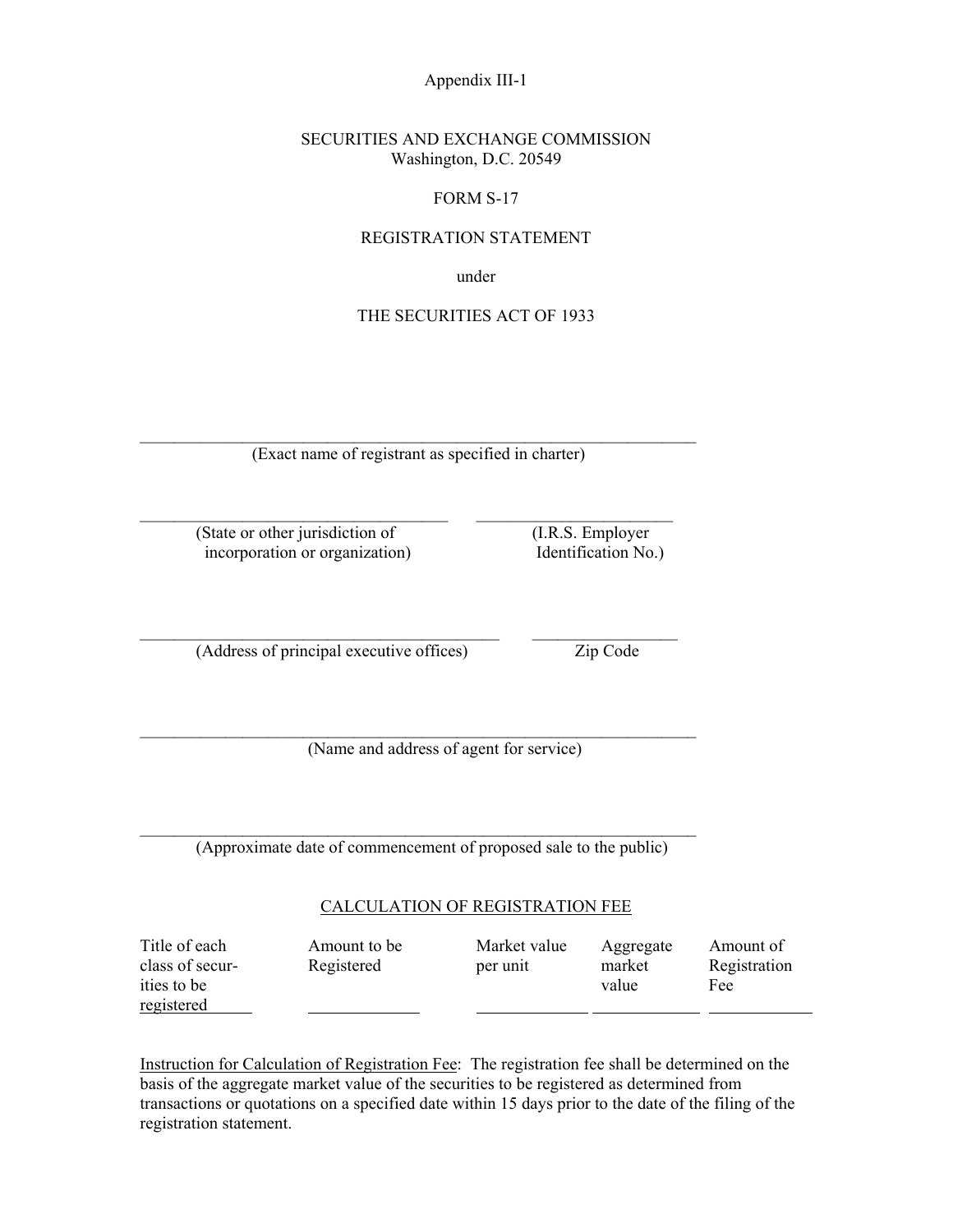# GENERAL INSTRUCTIONS

# A. Rule as to Use of Form S-17

 Form S-17 may be used to register the securities of an issuer on the Commission's Rule 164 Qualified List when the offering is to be made:

(1) On behalf of a person or persons other than the issuer, and the delivery of prospectuses is effected in accordance with Rule 153; or

(2) Pursuant to Rule 427(c); or

(3) To holders of the convertible securities of an affiliate of the registrant, and the registered security is the security that such holders are entitled to receive upon conversion.

# B. Application of General Rules and Regulations

Attention is directed to the General Rules and Regulations under the Act, particularly those comprising Regulation C. That regulation contains general requirements regarding the preparation and filing of the registration statement. Rules 405 and 439 should be especially noted. Notwithstanding Rules 404(c) and 421(c), no table of contents or cross-reference sheet need be included in the prospectus.

# C. Documents Comprising Registration Statement

 The registration statement shall consist of the facing sheet of the form, a prospectus containing the information called for by Part I of the undertaking specified in Part II, signatures, consents of experts, exhibits, and any other information or documents filed as part of the registration statement.

# PART I. INFORMATION REQUIRED IN PROSPECTUS

Item 1. Identity of the Issuer

Name the issuer.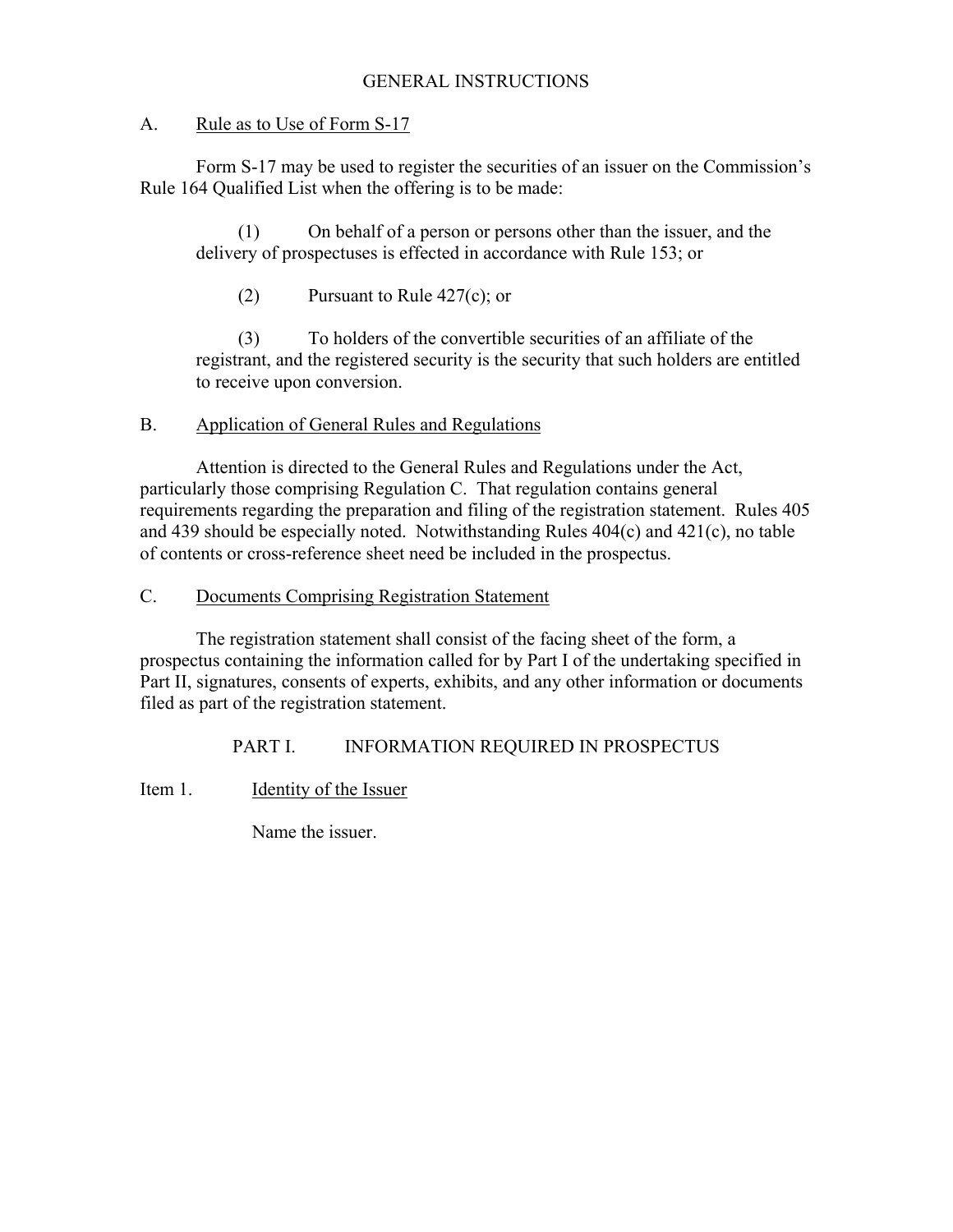Item 2. **Identity of the Security** 

Identify the registered security.

## Item 3. Selling Security Holders

 If the offering is to be made on behalf of a person or persons other than the issuer, name each such person, state his address, the amount of the registered security beneficially owned by him, the amount to be offered for his account, and the amount he will own beneficially after the offering. If any such person is an affiliate of the issuer, describe the nature of such affiliation.

## Item 4. Documents Previously Filed with the Commission and Incorporated by Reference

Incorporate by reference the registrant's:

(a) Most recent annual report to the Commission or if registrant has not yet been required to file an annual report with the Commission, then registrant's registration statement on Form 10 or 12;

(b) Proxy or information statement used in connection with the last annual meeting of its stockholders together with any proxy or information statement or statements used in connection with subsequent special meetings; and

(c) Parts I, II and IV of current reports on Form 7-Q or 10-Q filed since the end of the latest fiscal year.

## Item 5. Additional Information

(a) Disclose any material adverse change in the registrant's affairs subsequent to the filing of its last annual report to the Commission or, if registrant has not yet been required to file an annual report with the Commission, subsequent to the filing of its registration statement on Form 10 or 12. This item is inapplicable if adequate disclosure of such material adverse change has been made in any document filed with the Commission and incorporated by reference.

(b) Name the exchange or exchanges at which copies of the incorporated reports are available, and state that such copies can be obtained from the Commission upon payment of prescribed charges.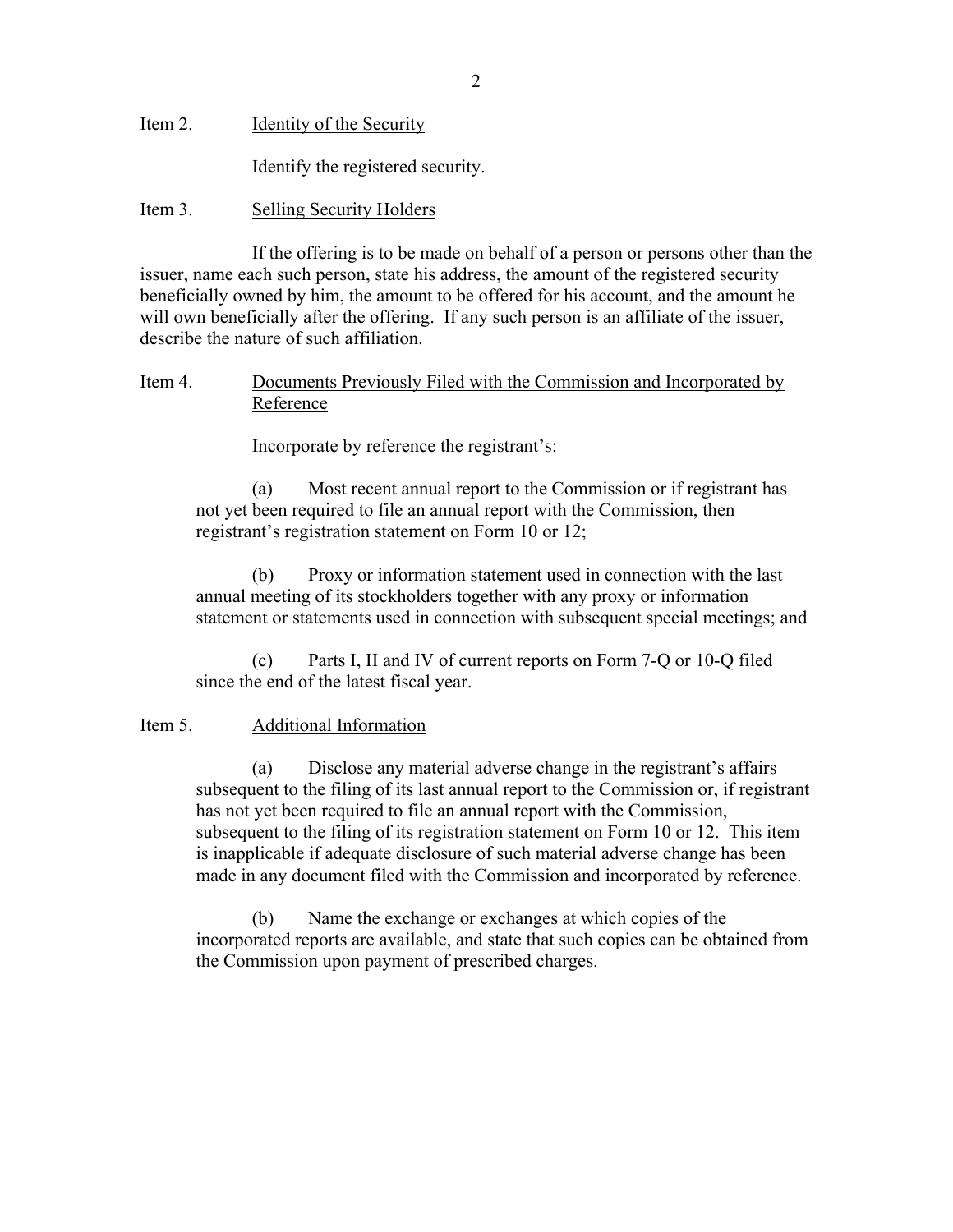## PART II. INFORMATION NOT REQUIRED IN THE PROSPECTUS

### Undertaking

Include an undertaking in substantially the following form:

The registrant undertakes to file a post-effective amendment or amendments to this registration statement incorporating by reference into the prospectus each annual report and Parts I, III and IV of each current report on Form 7-Q or 10-Q filed subsequent to the effective date of the registration statement. For the purposes of determining liabilities under the Securities Act of 1933, the effective date of each such amendment shall be deemed the effective date of the registration statement with respect to securities sold after such amendment shall have become effective. The undertaking to file post-effective amendments shall terminate when all the securities registered by this registration statement have been sold to the public or the offering terminated and such securities as have not been sold to the public deregistered.

### Exhibits

 Subject to the rules regarding incorporation by reference, the following exhibits shall be filed as a part of the registration statement: the registrant's charter and bylaws or instruments corresponding thereto, all amendments thereto, and all instruments defining or limiting the rights of holders of the registered securities.

#### **Signatures**

 Pursuant to the requirements of the Securities Act of 1933, the registrant has duly caused this registration statement to be signed on its behalf by the undersigned, thereunto duly authorized, in the City of the state of con con con con the con con con con the conduct of  $\sim$ 19\_\_.

 $\mathcal{L}_\text{max}$  and  $\mathcal{L}_\text{max}$  and  $\mathcal{L}_\text{max}$  and  $\mathcal{L}_\text{max}$  and  $\mathcal{L}_\text{max}$  and  $\mathcal{L}_\text{max}$ 

(Registrant)

 $\mathbf{By}$ 

(Signature and Title)